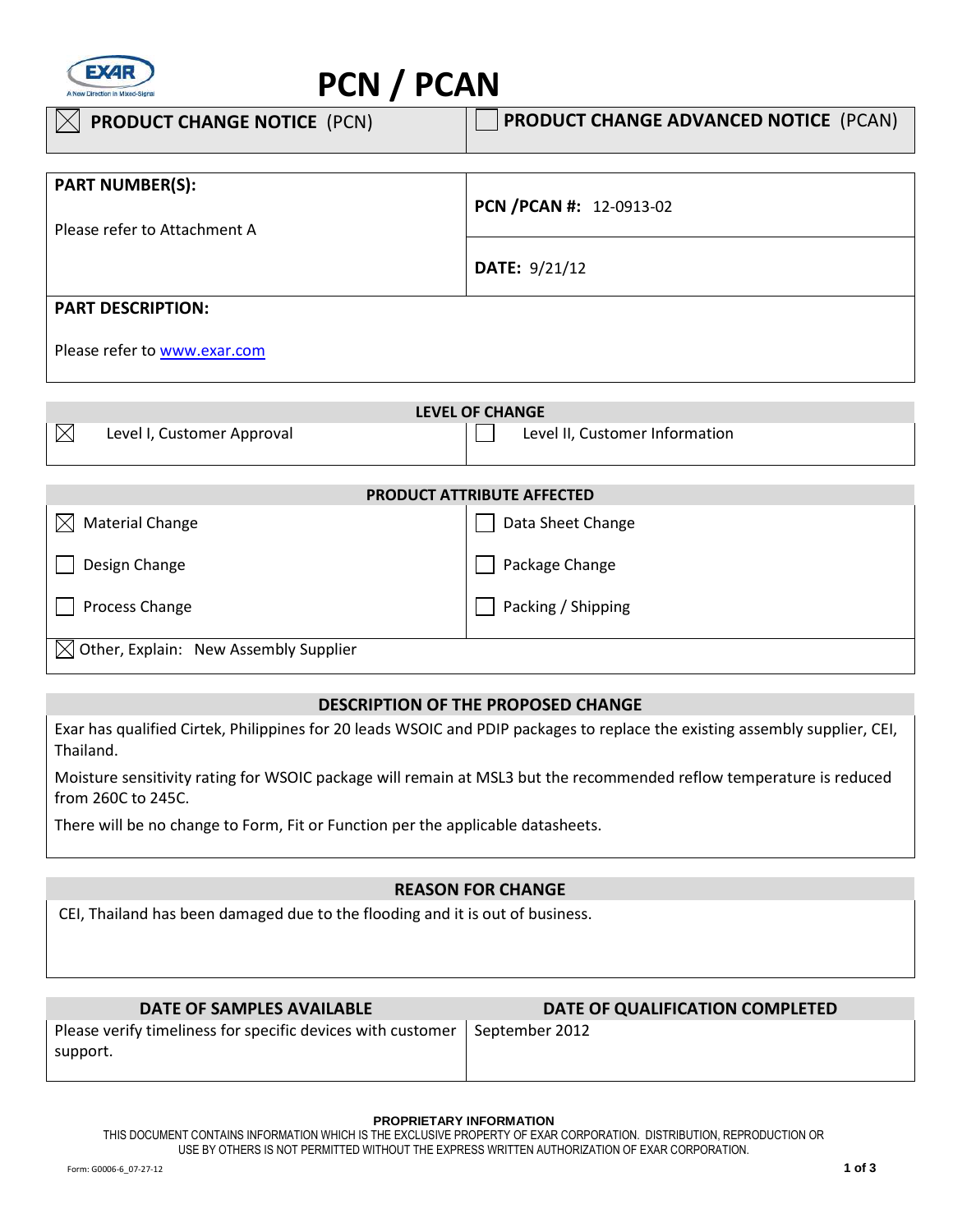

| Reliability data will be provided upon request.<br>Upon customers approval.<br>PERSON TO CONTACT WITH QUESTIONS:<br><b>LISA BEDARD</b><br><b>Exar Corporation</b><br>1 Holiday Avenue<br>West Tower, Suite 450<br>Pointe-Claire, Quebec H9R 5N3<br>Tel: (514) 429-1010 ext. 210<br>Fax: (514) 695-2548)<br>Lisa.bedard@exar.com<br>Please acknowledge receipt of this PCN.<br>Acknowledged:<br>Signature<br><b>Printed Name</b><br>Company<br><b>Title</b><br><b>Date</b><br>Approved $\Box$<br><b>Not Approved</b> $\Box$ (Approved/Not Approved section not applicable and should be removed for all Level II PCNs) | <b>ESTIMATED CHANGE DATE OR DATE CODE</b> | <b>SUPPORTING DATA</b> |
|-----------------------------------------------------------------------------------------------------------------------------------------------------------------------------------------------------------------------------------------------------------------------------------------------------------------------------------------------------------------------------------------------------------------------------------------------------------------------------------------------------------------------------------------------------------------------------------------------------------------------|-------------------------------------------|------------------------|
|                                                                                                                                                                                                                                                                                                                                                                                                                                                                                                                                                                                                                       |                                           |                        |
|                                                                                                                                                                                                                                                                                                                                                                                                                                                                                                                                                                                                                       |                                           |                        |
|                                                                                                                                                                                                                                                                                                                                                                                                                                                                                                                                                                                                                       |                                           |                        |
|                                                                                                                                                                                                                                                                                                                                                                                                                                                                                                                                                                                                                       |                                           |                        |
|                                                                                                                                                                                                                                                                                                                                                                                                                                                                                                                                                                                                                       |                                           |                        |
|                                                                                                                                                                                                                                                                                                                                                                                                                                                                                                                                                                                                                       |                                           |                        |
|                                                                                                                                                                                                                                                                                                                                                                                                                                                                                                                                                                                                                       |                                           |                        |
|                                                                                                                                                                                                                                                                                                                                                                                                                                                                                                                                                                                                                       |                                           |                        |
|                                                                                                                                                                                                                                                                                                                                                                                                                                                                                                                                                                                                                       |                                           |                        |
|                                                                                                                                                                                                                                                                                                                                                                                                                                                                                                                                                                                                                       |                                           |                        |
|                                                                                                                                                                                                                                                                                                                                                                                                                                                                                                                                                                                                                       |                                           |                        |
|                                                                                                                                                                                                                                                                                                                                                                                                                                                                                                                                                                                                                       |                                           |                        |
|                                                                                                                                                                                                                                                                                                                                                                                                                                                                                                                                                                                                                       |                                           |                        |
|                                                                                                                                                                                                                                                                                                                                                                                                                                                                                                                                                                                                                       |                                           |                        |
|                                                                                                                                                                                                                                                                                                                                                                                                                                                                                                                                                                                                                       |                                           |                        |
|                                                                                                                                                                                                                                                                                                                                                                                                                                                                                                                                                                                                                       |                                           |                        |
|                                                                                                                                                                                                                                                                                                                                                                                                                                                                                                                                                                                                                       |                                           |                        |
|                                                                                                                                                                                                                                                                                                                                                                                                                                                                                                                                                                                                                       |                                           |                        |
|                                                                                                                                                                                                                                                                                                                                                                                                                                                                                                                                                                                                                       |                                           |                        |
|                                                                                                                                                                                                                                                                                                                                                                                                                                                                                                                                                                                                                       |                                           |                        |
|                                                                                                                                                                                                                                                                                                                                                                                                                                                                                                                                                                                                                       |                                           |                        |
|                                                                                                                                                                                                                                                                                                                                                                                                                                                                                                                                                                                                                       |                                           |                        |
|                                                                                                                                                                                                                                                                                                                                                                                                                                                                                                                                                                                                                       |                                           |                        |
|                                                                                                                                                                                                                                                                                                                                                                                                                                                                                                                                                                                                                       |                                           |                        |
|                                                                                                                                                                                                                                                                                                                                                                                                                                                                                                                                                                                                                       |                                           |                        |
|                                                                                                                                                                                                                                                                                                                                                                                                                                                                                                                                                                                                                       |                                           |                        |
|                                                                                                                                                                                                                                                                                                                                                                                                                                                                                                                                                                                                                       |                                           |                        |
|                                                                                                                                                                                                                                                                                                                                                                                                                                                                                                                                                                                                                       |                                           |                        |
|                                                                                                                                                                                                                                                                                                                                                                                                                                                                                                                                                                                                                       |                                           |                        |
|                                                                                                                                                                                                                                                                                                                                                                                                                                                                                                                                                                                                                       |                                           |                        |
|                                                                                                                                                                                                                                                                                                                                                                                                                                                                                                                                                                                                                       |                                           |                        |
|                                                                                                                                                                                                                                                                                                                                                                                                                                                                                                                                                                                                                       |                                           |                        |
|                                                                                                                                                                                                                                                                                                                                                                                                                                                                                                                                                                                                                       |                                           |                        |
|                                                                                                                                                                                                                                                                                                                                                                                                                                                                                                                                                                                                                       |                                           |                        |
|                                                                                                                                                                                                                                                                                                                                                                                                                                                                                                                                                                                                                       |                                           |                        |
|                                                                                                                                                                                                                                                                                                                                                                                                                                                                                                                                                                                                                       |                                           |                        |
|                                                                                                                                                                                                                                                                                                                                                                                                                                                                                                                                                                                                                       |                                           |                        |
|                                                                                                                                                                                                                                                                                                                                                                                                                                                                                                                                                                                                                       |                                           |                        |

#### **PROPRIETARY INFORMATION**

THIS DOCUMENT CONTAINS INFORMATION WHICH IS THE EXCLUSIVE PROPERTY OF EXAR CORPORATION. DISTRIBUTION, REPRODUCTION OR USE BY OTHERS IS NOT PERMITTED WITHOUT THE EXPRESS WRITTEN AUTHORIZATION OF EXAR CORPORATION.